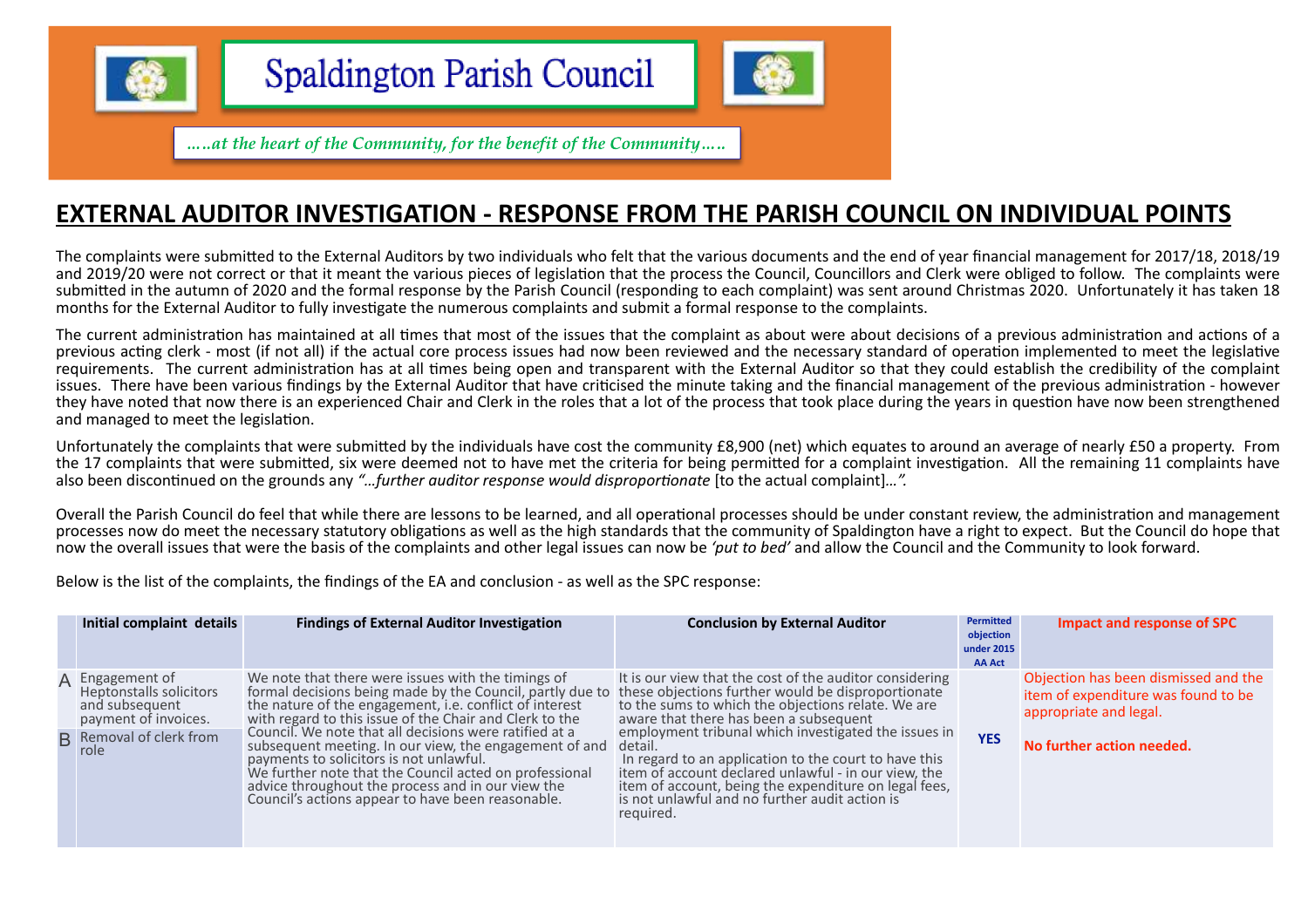



| Inconsistencies between<br>Annual Governance<br>Statement and minutes                        | The Council's meeting minutes express concern over<br>procedures and the system of internal control. Despite<br>this fact, Assertion 2 on the Annual Governance<br>Statement in relation to the adequacy of the Council's<br>system of internal control has been given a positive<br>response. The Council was an exempt authority in<br>2017/18 and was not subject to a limited assurance<br>review. | In our view Assertion 2 on the 2017/18 Annual<br>Governance Statement should have been answered<br>'No' in relation to the adequacy of the Council's<br>system of internal control. It was incorrectly<br>answered 'Yes'. The 2017/18 AGAR was exempt from<br>limited assurance review; however, had an external<br>auditor's report been issued, this would have been<br>reported as a qualification of our limited assurance<br>opinion.<br>It is our view that the cost of the auditor considering<br>this objection further would indicate that further<br>consideration is a disproportionate response.                                       | <b>YES</b> | It was noted that there was some<br>incorrect input on the 17/18 AGAR by<br>the previous administration. However<br>as it was exempt from limited<br>assurance no EA comment can be<br>made.<br>Objection has been dismissed on<br>grounds of proportionality.<br>No further action needed.                                           |
|----------------------------------------------------------------------------------------------|--------------------------------------------------------------------------------------------------------------------------------------------------------------------------------------------------------------------------------------------------------------------------------------------------------------------------------------------------------------------------------------------------------|----------------------------------------------------------------------------------------------------------------------------------------------------------------------------------------------------------------------------------------------------------------------------------------------------------------------------------------------------------------------------------------------------------------------------------------------------------------------------------------------------------------------------------------------------------------------------------------------------------------------------------------------------|------------|---------------------------------------------------------------------------------------------------------------------------------------------------------------------------------------------------------------------------------------------------------------------------------------------------------------------------------------|
| Inconsistencies between<br><b>Accounting Statements</b><br>on AGAR and underlying<br>records | The bank reconciliation and other supporting documents<br>provided by the Council do not agree with the AGAR and<br>are confusing. The AGAR is correct and is properly<br>prepared on a receipts and payments basis. In our view,                                                                                                                                                                      | In our view these objections do not relate to an item<br>of account or a governance assertion on the AGAR.<br>Therefore, in our view, they do not meet the<br>requirements of Regulation 17 of the 2015                                                                                                                                                                                                                                                                                                                                                                                                                                            | <b>NO</b>  | Objection has been dismissed on the<br>ground that the objection does not                                                                                                                                                                                                                                                             |
| $E$ Recording of VAT refund                                                                  | the errors are in the supporting documents.<br>VAT refund has not been recorded on the AGAR. In our<br>view, this is correct as the AGAR is properly prepared on a<br>receipts and payments basis and the refund was received<br>in 2018/19.                                                                                                                                                           | Regulations.                                                                                                                                                                                                                                                                                                                                                                                                                                                                                                                                                                                                                                       | <b>NO</b>  | meet the criteria under the Accounts<br>and Audit Act 2015 Regulation 17<br>No further action needed.                                                                                                                                                                                                                                 |
| 2018/19 Budget setting<br>and precept setting<br>O Unlawful setting of<br>2020/21 precept    | The Council's budget and precept setting for 2018/19<br>appears to have been either weak or poorly minuted.<br>Despite this fact, Assertions 1 and 3 on the 2017/18<br>Annual Governance Statement in relation to the<br>adequacy of the Council's financial arrangements and<br>compliance with proper practices have been given<br>positive responses.                                               | Assertions 1 and 3 on the 2017/18 and 2018/19<br>Annual Governance Statements should have been<br>answered 'No' in relation to the adequacy of the<br>Council's financial arrangements and compliance<br>with proper practices. The 2017/18 and 2018/19<br>AGARs were exempt from limited assurance review;<br>however, had an external auditor's report been<br>issued, this would have been reported as a<br>qualification of our limited assurance opinion in each<br>vear.<br>It is our view that the cost of the auditor considering<br>these objections further would indicate that further<br>consideration is a disproportionate response. | <b>YES</b> | It was noted a significant issue was the<br>poor minutes by the former acting<br>clerk (who was a Councillor at the<br>time). In addition there was incorrect<br>data added as well as lack of proper<br>financial management.<br>Objection overall has been dismissed<br>on grounds of proportionality.<br>No further action needed. |
| G Discrepancies between<br>agenda and minutes<br><b>AGAR</b><br>Issues with publication      | The issues raised are historical administrative issues and<br>when approving 2017/18 as such do not justify further audit consideration;<br>however, please refer to our work on Objection I below<br>which relates to a similar matter.                                                                                                                                                               | In our view these objections do not relate to an item<br>of account or a governance assertion on the AGAR.<br>Therefore, in our view, they do not meet the<br>requirements of Regulation 17 of the 2015<br>Regulations.                                                                                                                                                                                                                                                                                                                                                                                                                            | <b>NO</b>  | Objection has been dismissed on the<br>ground that the objection does not<br>meet the criteria under the Accounts<br>and Audit Act 2015 Regulation 17                                                                                                                                                                                 |
| and accuracy and<br>completeness of minutes<br>and agendas                                   |                                                                                                                                                                                                                                                                                                                                                                                                        |                                                                                                                                                                                                                                                                                                                                                                                                                                                                                                                                                                                                                                                    | <b>NO</b>  | No further action needed.                                                                                                                                                                                                                                                                                                             |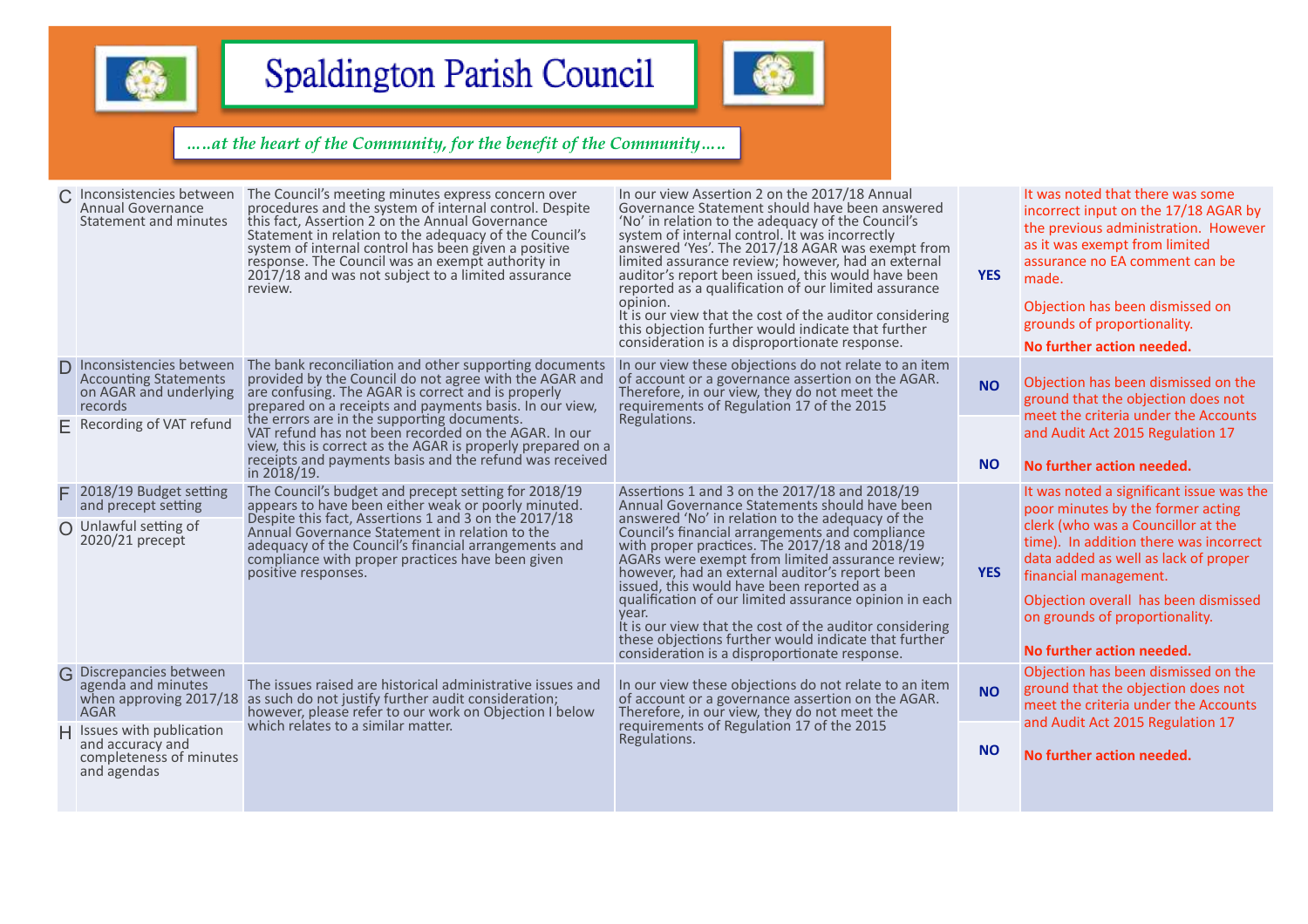



| Matters involving<br>approval, accuracy and<br>publication of the<br>2018/19 AGAR and<br>public rights | In our view, the approval of the 2018/19 AGAR is not<br>properly recorded in the Council's meeting minutes and<br>the Council's provision for the exercise of public rights in<br>2019/20 relating to the 2018/19 AGAR was not compliant<br>with the requirements of the Accounts and Audit<br>Regulations 2015. We note that the Clerk was on leave<br>during the inspection period; however inspection was still<br>possible. There is insufficient evidence available due to<br>the passage of time to determine whether the 2018/19<br>AGAR was properly published on the Council's website.<br>Despite these facts, Assertion 1 on the 2018/19 Annual<br>Governance Statement in relation to the adequacy of the<br>Council's financial arrangements and Assertion 4 on the<br>2019/20 Annual Governance Statement in relation to the<br>provision for the exercise of public rights in 2019/20 in<br>respect of the 2018/19 AGAR have been given positive<br>responses. The Council was an exempt authority in<br>2018/19 and was not subject to a limited assurance<br>review.                                                                                      | It is our view that Assertion 1 on the Annual<br>Governance Statement on the 2018/19 AGAR should<br>have been answered 'No' in relation to the Council<br>approval of the statement of accounts for 2018/19.<br>The 2018/19 AGAR was exempt from limited<br>assurance review; however, had an external auditor's<br>report been issued, this would have been reported<br>as a qualification of our limited assurance opinion. It<br>is our view that Assertion 4 on the Annual<br>Governance Statement on the 2019/20 AGAR should<br>have been answered 'No' in relation to the Council's<br>failure to properly provide for public rights in relation<br>to the 2018/19 AGAR. We are minded to include this<br>as a reporting matter on the 2019/20 external<br>auditor's report.<br>It is our view that the cost of the auditor considering<br>this objection further would indicate that further<br>consideration is a disproportionate response. | <b>YES</b> | It was noted a significant issue was the<br>poor minutes by the former acting<br>clerk (who was a Councillor at the<br>time). In addition there was incorrect<br>data added.<br>However as it was exempt from limited<br>assurance no EA comment can be<br>made.<br>Objection overall has been dismissed<br>on grounds of proportionality.<br>No further action needed. |
|--------------------------------------------------------------------------------------------------------|----------------------------------------------------------------------------------------------------------------------------------------------------------------------------------------------------------------------------------------------------------------------------------------------------------------------------------------------------------------------------------------------------------------------------------------------------------------------------------------------------------------------------------------------------------------------------------------------------------------------------------------------------------------------------------------------------------------------------------------------------------------------------------------------------------------------------------------------------------------------------------------------------------------------------------------------------------------------------------------------------------------------------------------------------------------------------------------------------------------------------------------------------------------------------|------------------------------------------------------------------------------------------------------------------------------------------------------------------------------------------------------------------------------------------------------------------------------------------------------------------------------------------------------------------------------------------------------------------------------------------------------------------------------------------------------------------------------------------------------------------------------------------------------------------------------------------------------------------------------------------------------------------------------------------------------------------------------------------------------------------------------------------------------------------------------------------------------------------------------------------------------|------------|-------------------------------------------------------------------------------------------------------------------------------------------------------------------------------------------------------------------------------------------------------------------------------------------------------------------------------------------------------------------------|
| Incorrect responses on<br>Annual Internal Audit<br>Report                                              | There are inconsistencies between the positive responses<br>on the Annual Internal Audit Report and the actual<br>internal controls that were in place. The Internal Auditor<br>has indicated that they were intimidated during the audit<br>and felt they could not give negative responses. In our<br>view, Assertion 2 on the 2018/19 Annual Governance<br>Statement should have been answered 'No' in relation to<br>the adequacy of the Council's system of internal control.<br>It was incorrectly answered 'Yes'. The 2018/19 AGAR was<br>exempt from our limited assurance review; had an<br>external auditor's report been issued, we would have<br>reported this as qualification.<br>In our view, as a result of the matters referred to above,<br>Assertion 6 on the 2019/20 Annual Governance<br>Statement should have been answered 'No' in relation to<br>the adequacy and effectiveness of the Council's system of<br>internal audit. It was incorrectly answered 'Yes'. We are<br>minded to include this as an 'except for' matter<br>(qualification) on the 2019/20 external auditor's report<br>(see also our comments below in respect of Objection R) | In our view this objection does not relate to an item<br>of account or a governance assertion on the 2018/19<br>AGAR. Therefore, in our view, this objection does not<br>meet the requirements of Regulation 17 of the 2015<br>Regulations.                                                                                                                                                                                                                                                                                                                                                                                                                                                                                                                                                                                                                                                                                                          | <b>NO</b>  | Objection has been dismissed on the<br>ground that the objection does not<br>meet the criteria under the Accounts<br>and Audit Act 2015 Regulation 17<br>No further action needed.                                                                                                                                                                                      |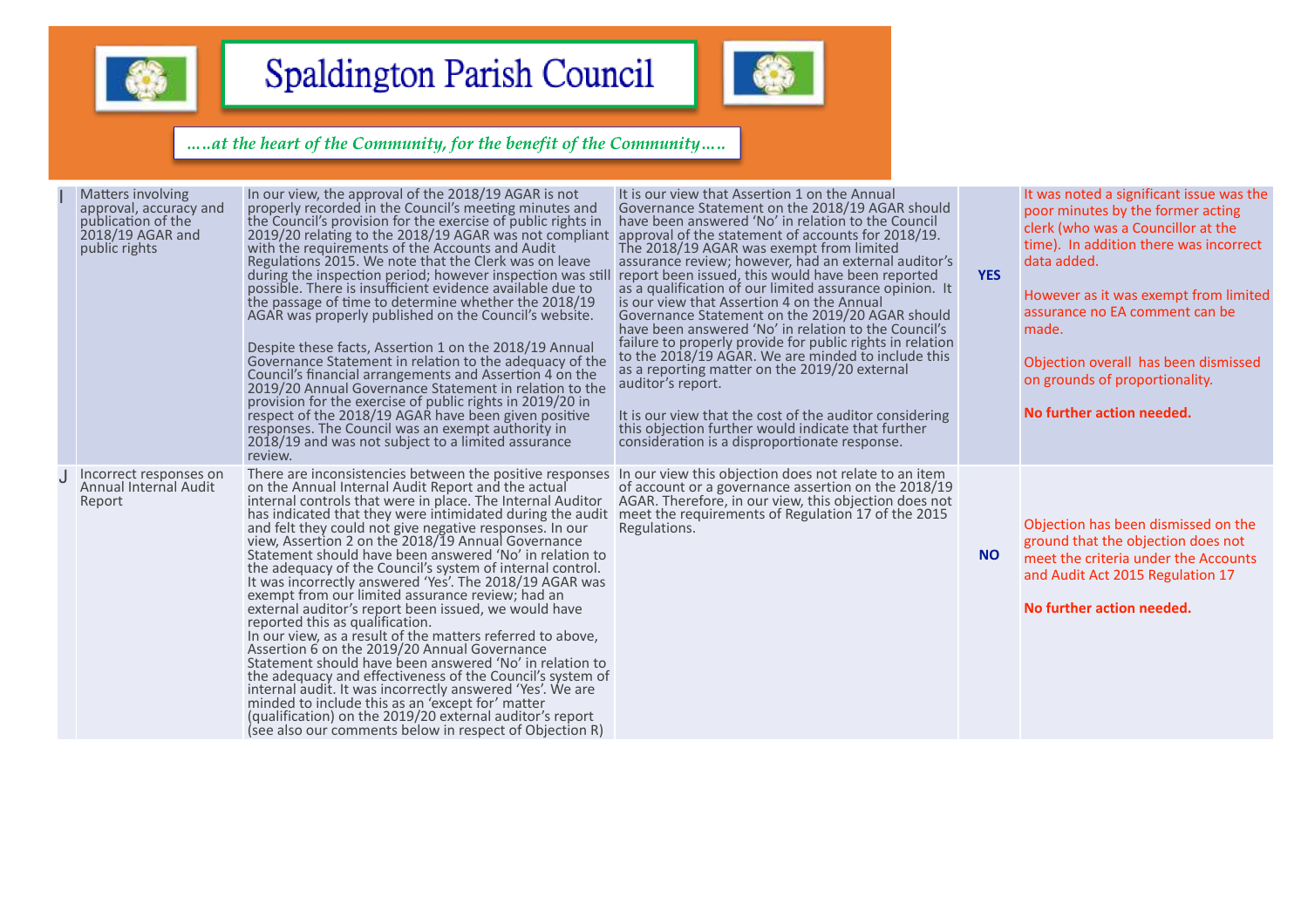



|   | K No clerk RFO in place<br>since October 2018                                                           | We were informed that Members of the Council were<br>covering the roles of Clerk and RFO between them prior<br>to the subsequent appointment of a Clerk/RFO. It is a<br>requirement for the Council to appoint an officer to be<br>responsible for the financial administration of the<br>authority in accordance with section 151 of the Local<br>Government Act 1972.<br>The Council was an exempt authority in 2018/19 and was<br>not subject to a limited assurance review.                                                                                                                       | It is our view that Assertion 3 on the Annual<br>Governance Statement on the 2018/19 AGAR should<br>have been answered 'No' in relation to the Council's<br>failure to comply with section 151 of the Local<br>Government Act 1972. The 2018/19 AGAR was<br>exempt from limited assurance review; however, had<br>an external auditor's report been issued, this would<br>have been reported as a qualification of our limited<br>assurance opinion.<br>It is our view that the cost of the auditor considering<br>this objection further would indicate that further<br>consideration is a disproportionate response. | <b>YES</b> | It was clear there was lack of proper<br>management control at the time.<br>However as it was exempt from limited<br>assurance no EA comment can be<br>made.<br>Objection has been dismissed on<br>grounds of proportionality.<br>No further action needed. |
|---|---------------------------------------------------------------------------------------------------------|-------------------------------------------------------------------------------------------------------------------------------------------------------------------------------------------------------------------------------------------------------------------------------------------------------------------------------------------------------------------------------------------------------------------------------------------------------------------------------------------------------------------------------------------------------------------------------------------------------|------------------------------------------------------------------------------------------------------------------------------------------------------------------------------------------------------------------------------------------------------------------------------------------------------------------------------------------------------------------------------------------------------------------------------------------------------------------------------------------------------------------------------------------------------------------------------------------------------------------------|------------|-------------------------------------------------------------------------------------------------------------------------------------------------------------------------------------------------------------------------------------------------------------|
|   | Co-option of Councillor<br>when ineligible as not<br>resident in Spaldington<br>for previous 12 months. | We note that section 79 of the Local Government Act<br>1972 specifies a number of possible eligibility criteria for<br>holding office:<br>$(a)$ on that day he is and thereafter he continues to be a<br>local government elector for the area of the authority;<br>We note that the councillor in question not been resident<br>in Spaldington for the previous 12 months; however, he<br>was at the time of his co-option onto the Council and<br>thereafter, in compliance with section 79(1)(a).                                                                                                  | It is our view that the cost of the auditor considering<br>this objection further would indicate that further<br>consideration is a disproportionate response.                                                                                                                                                                                                                                                                                                                                                                                                                                                         | <b>YES</b> | The objection was initially dismissed<br>on the grounds that the cooption of<br>the Councillor was permitted under<br>the LA 1972.<br>Objection has also been dismissed on<br>grounds of proportionality.<br>No further action needed.                      |
| M | Failure to provide<br>documents under<br>Freedom of Information<br>Act                                  | The Council informed us that it has no record of the FOIA<br>requests to which your objection refers. It is our view<br>that there is insufficient historic evidence available to<br>ascertain what has occurred.<br>In our view, if the Council did not comply with an FOIA<br>request to provide information, Assertion 3 on the<br>Annual Governance Statement of the 2018/19 AGAR<br>should have been answered 'No' in relation to the<br>Council's compliance with laws and regulations. The<br>Council was an exempt authority in 2018/19 and was not<br>subject to a limited assurance review. | It is our view that the cost of the auditor considering<br>this objection further would indicate that further<br>consideration is a disproportionate response.                                                                                                                                                                                                                                                                                                                                                                                                                                                         | <b>YES</b> | However as it was exempt from limited<br>assurance no EA comment can be<br>made. Complaint should be made to<br><b>ICO not EA</b><br>Objection has been dismissed on<br>grounds of proportionality.<br>No further action needed.                            |
|   | Failure to complete<br>Declaration of<br>Acceptance of Office of<br>Councillor forms                    | The three councillors did not submit the forms within the<br>required timeframe. None of the three people to which<br>this relates are still serving in the office of parish<br>councillor.<br>Assertion 3 on the 2019/20 Annual Governance<br>Statement in relation to the Council's compliance with<br>laws and regulations has been given a positive response.                                                                                                                                                                                                                                     | It is our view that Assertion 3 on the Annual<br>Governance Statement on the 2019/20 AGAR should<br>have been answered 'No' in relation to the Council's<br>failure to comply with laws and regulations. We are<br>minded to include this as a reporting matter on the<br>2019/20 external auditor's report.<br>It is our view that the cost of the auditor considering<br>this objection further would indicate that further<br>consideration is a disproportionate response.                                                                                                                                         | <b>YES</b> | Objection has been dismissed on<br>grounds of proportionality.<br>No further action needed.                                                                                                                                                                 |